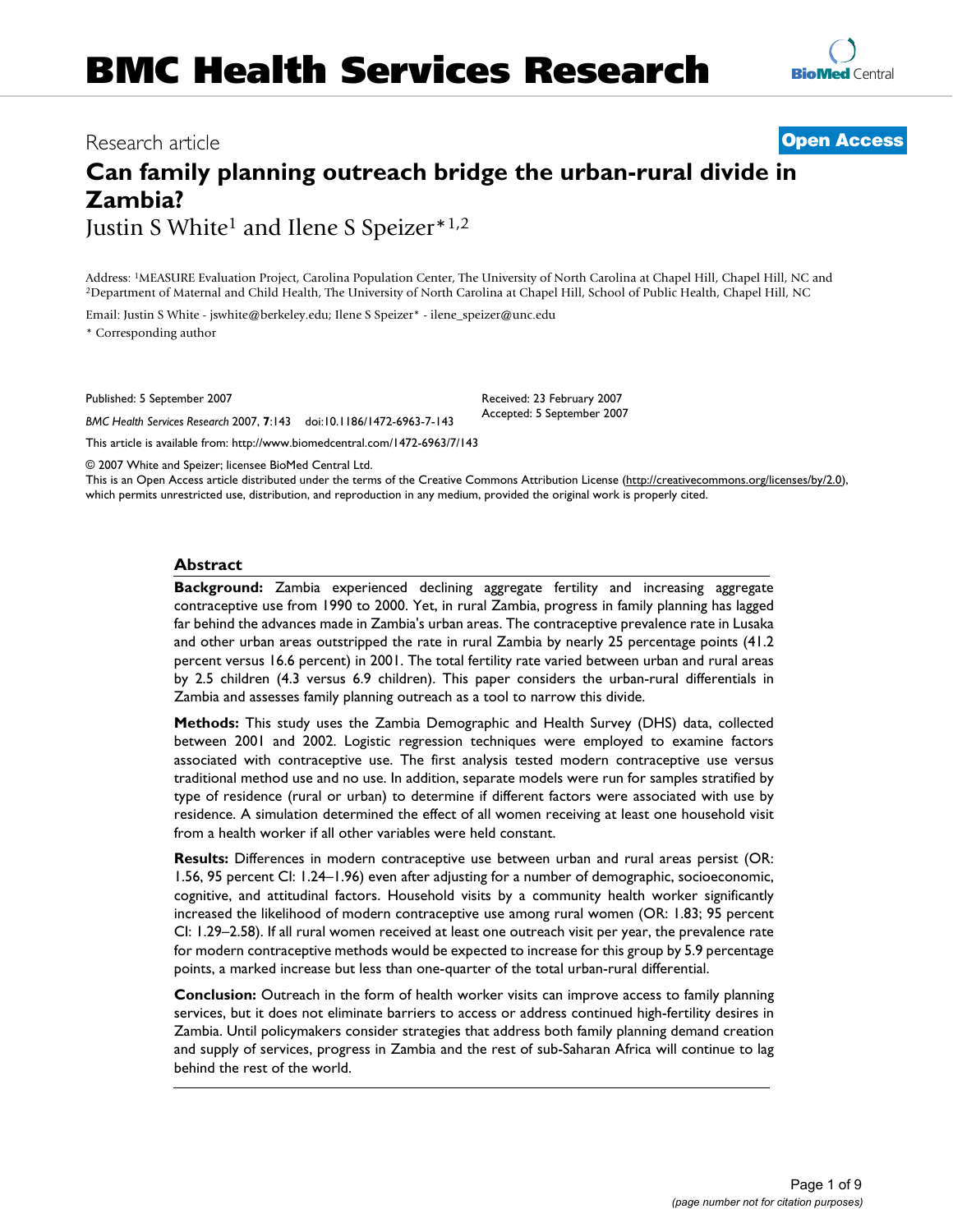# **Background**

Family planning has been proven to save and enhance the lives of women, children, and families. It reduces the number of unintended, unwanted, and mistimed pregnancies. Women who control their fertility have fewer unsafe abortions, thereby saving mothers' lives. Family planning allows women to space births, and longer birth intervals reduce maternal and infant mortality rates [1,2]. Family planning and birth spacing also reduce unwanted pregnancy among HIV-positive women, which limits the number of infants born with HIV [3]. Yet, family planning as a health and development strategy has not been promoted consistently everywhere. Low rates of contraceptive use and high fertility rates persist in most countries of sub-Saharan Africa [4,5].

In addition to large differences in use of family planning across sub-regions of Africa, wide variation exists within countries. In particular, sub-Saharan Africans living in rural areas tend to use fewer contraceptives and have more children than their urban counterparts [1,6]. A recent study concluded that the rural-urban differential in fertility is an inequity, reflecting an inability of poor, rural women to achieve their desired fertility, rather than an inequality in which rural women simply want large families [7]. Community-based distribution (CBD) of family planning is one of the most common strategies used to reach populations with limited access to services, especially in rural areas. The approach uses non-professional local workers, sometimes volunteers, who live in or visit communities to provide services that a woman otherwise would have to travel to obtain [8]. CBD also involves sharing knowledge about the importance of family planning services and the proper use of family planning; this information may alter couples' fertility intentions, a factor that influences the demand for family planning services [7]. Overall, the CBD strategy assumes that lack of convenient access to contraceptives represents a substantial barrier to meeting the needs of family planning users.

In the 1970s, widespread use of CBD occurred in Asia and Latin America, but the first programs did not reach Africa until the early 1980s [9]. The popularity of CBD programs in Africa grew steadily throughout the next two decades– from seven countries operating programs in 1984 to 20 countries between 1994 and 1998 [10]. The evidence evaluating the success of CBD efforts has been mixed. Two of the best-documented initiatives employing household visits from community health workers were based in rural Bangladesh and in rural Ghana. Sustained outreach efforts in Bangladesh led to continued uptake of family planning services even after a decade of health worker visits [11]; however, the country's subsequent shift from household distribution of family planning services to clinic-based service delivery proved at least as effective, with contraceptive prevalence increasing slightly after the shift [12]. In the Navrongo experiment, from 1993 to 1999, household visits conducted by trained nurses in communities of northern Ghana significantly increased the likelihood that married women prefer both to limit and to space births compared to either wanting more children soon or being unsure about fertility preferences [13]. However, the researchers found that increased contraceptive use was not a primary determinant of the fertility decline.

A systematic review of CBD in Africa concluded from several quasi-experimental and descriptive studies that community distributors could increase contraceptive use, although the level of effects are often unknown or less than reported for similar projects conducted in Asia [10]. Prata and colleagues (2005) reviewed the evidence on CBD programs and concluded that CBD serves an important role in meeting the needs of rural communities [14]. Questions regarding the utility of CBD programs also have been raised, including the cost-effectiveness of delivering goods to remote areas, the sustainability of the community-based model, the inability to scale small pilot projects to regional or national levels, and the long-term effect of CBD on national fertility due to low coverage [10,11,15,16]. Some concerns such as the scalability and sustainability of CBD have been addressed to an extent [11,17].

This study extends our understanding of the potential role of community-based distribution for stimulating family planning use in rural areas of sub-Saharan Africa. Zambia was selected for study because of its differential access to health services between rural and urban areas and its prominence as a 'success story' in a recent case study on family planning use in Africa [18-20]. Multiple studies have underscored the health service gap between rural and urban Zambia. For example, in 2005, a group of reproductive health experts were asked to rate Zambian women's access to a range of reproductive health services, such as postpartum family planning and antenatal care [18]. On a scale from 0–100, with 0 indicating a low score, the mean score on access to reproductive health services was 66 for urban areas and 30 for rural areas. Another study found that, among urban health centers, 88 percent offer voluntary counselling and treatment for HIV/AIDS and 47 percent offer prevention of mother-to-child transmission of HIV/AIDS, whereas the respective proportions are 25 percent and 12 percent among rural health centers [19].

Zambia's success in family planning was documented most recently through a country-specific case study that revealed an impressive aggregate drop in the total fertility rate (TFR) and an aggregate rise in the modern contraceptive prevalence rate (CPR) between the early 1990s and the early 2000s [20]. Modest, sub-national efforts to use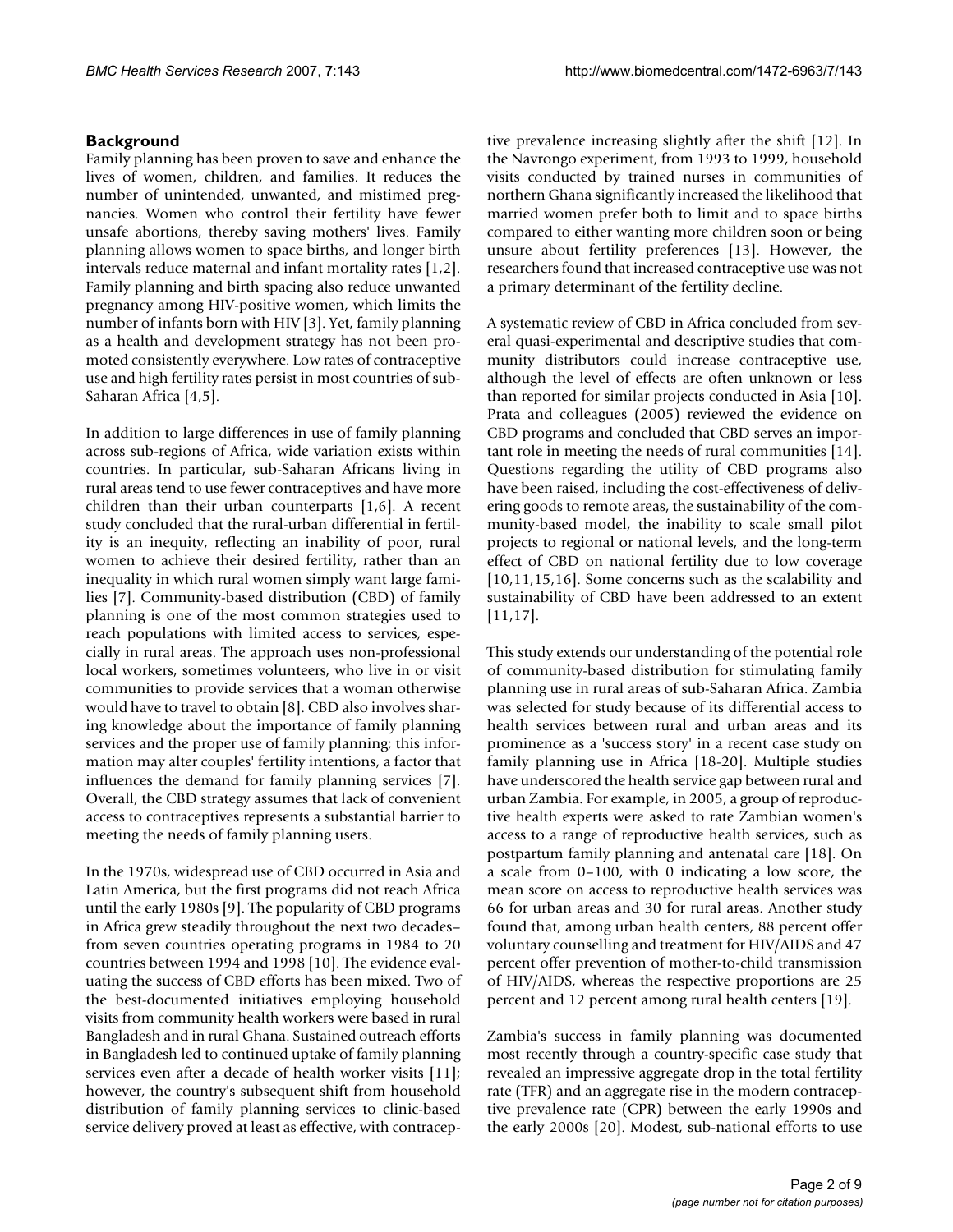community health workers for the delivery of family planning services were believed to be an effective, albeit underused, tool for getting services to rural populations [20]. For example, the Planned Parenthood Association of Zambia, a major implementing agency of CBD programs, integrated community-based family planning and reproductive health with nutrition, education, and incomegenerating activities in 470 villages of the Copperbelt and Luapula provinces [21]. The CPR in project areas was 46.1 percent, 20 percentage points above the national average at the time of measurement (in 1996) [22]. The full scope of similar programs is not well documented and their impact on national trends for contraceptive use is unknown.

Using quantitative data from Zambia, this study focuses on answering the following three research questions relating to Zambia's success at stimulating modern contraceptive use: 1) Controlling for individual-level socioeconomic factors associated with modern family planning use, is location of residence (rural vs. urban) associated with use? 2) Among women in rural areas, are outreach workers associated with modern contraceptive use? And 3) what would be the simulated effect on modern contraceptive use if all rural women had access to family planning outreach?

# **Methods**

This study uses the Zambia Demographic and Health Survey (DHS) data, collected between 2001 and 2002 [22]. The survey includes a nationally representative sample of 7,658 women aged 15–49. The study used a multistage sampling design that first selected a random sample of enumeration areas and then selected a random sample of households systematically from a household listing of all households in the enumeration area. All eligible women in the sampled households were approached and asked to participate in the interview. Women who consented to be interviewed were asked the survey questions by trained interviewers. Interviewed women answered detailed questions on pregnancy history, family planning, and fertility preferences. Information from the questionnaire provides data on the demographic, socioeconomic, and cultural characteristics of users and non-users of contraception.

The analysis focuses on current fertility intentions and contraceptive use. Thus, the study sample was reduced to include only the 4,927 women (unweighted sample size; weighted value is 4,906) who were exposed to the risk of pregnancy. In particular, women were excluded who were currently pregnant, infecund, or who had not had sex in the last year. Currently pregnant women were excluded because they were not asked about their current contraceptive use. The study sample represents 64 percent of the women in the full sample surveyed in 2001 to 2002.

Background characteristics were selected for inclusion in the analysis based on their significance in previous studies of contraceptive behavior or on their hypothesized association with contraceptive choice. Demographic factors included type of residence (urban vs. rural), age (15–24, 25–34, 35–39, 40–44, 45–49), number of living children (none, 1, 2, 3, 4+), and marital status (never married, currently married or in union, formerly married). Socioeconomic factors included highest educational attainment (no education, primary education, secondary education and higher), employment status (not working vs. currently working), and quintile of socioeconomic status (SES) (very low, low, medium, high, very high). SES was estimated by expressing the possession of selected household assets as one summary variable developed based on the results of principal components factor analysis applied to the individual-level data [23]. Additional factors included in multivariate models were desire for more children (wants more soon, wants more later [in 2+ years], wants more/unsure of timing, wants no more), a woman's attitude toward family planning (approves, disapproves, doesn't know), exposure to family planning on the radio in the last few months (no/yes), and currently amenorrheic (no/yes). Finally, the key independent variable of interest that captures exposure to community-based health workers was whether anyone in the household was visited by a community health worker in the last year (no/ yes).

Logistic regression techniques were employed to examine factors associated with contraceptive use. The first analysis tested modern contraceptive use versus traditional method use or no use. Modern contraceptive methods included the contraceptive pill, three-month injectables, female or male condoms, sterilization, diaphragm, and spermicidal foam. Traditional methods included withdrawal, periodic abstinence, the rhythm method, and lactational amenorrhea (which is commonly treated as a modern method but was confused with regular breastfeeding in the survey) [22]. In addition, separate models were run for samples stratified by type of residence (rural or urban) to determine if different factors were associated with use by residence. Point estimates are reported as the odds ratio of use versus non-use (e.g., modern use vs. traditional use or non-use), along with the corresponding 95 percent confidence intervals.

Simulation models were created to predict the change in contraceptive use if all women received a visit from a community health worker, keeping all other variables constant. These were tested in aggregate models and models stratified by type of residence. Outreach workers typically operate in rural areas, which were predicted to have a higher prevalence of visits. Thus, it is hypothesized that if all women received a visit in rural areas there would be a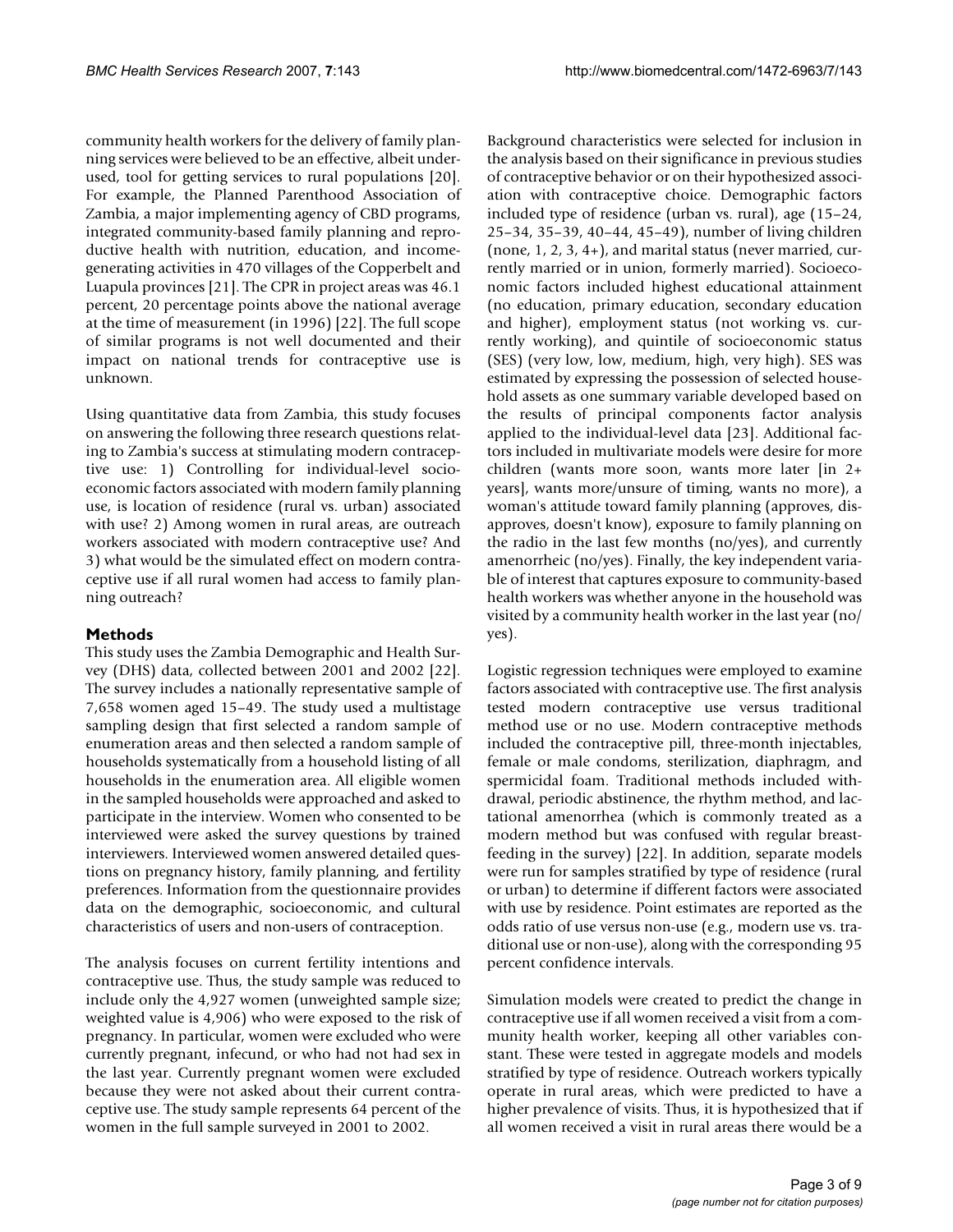greater increase in contraceptive use than if all women received a visit in urban areas. Simulation models were also created for other factors associated with use, namely the desire to delay future births, the desire to limit future births, and exposure to family planning messages on the radio.

All analyses were adjusted for the multi-stage sampling design and were weighted. All analyses were performed using Stata version 9.2.

# **Results**

#### *Descriptive summary*

Zambia is a land-locked country in southern Africa, bordered by eight other countries. According to the 2000 census, of the 10.3 million people living in Zambia, 36 percent of the population resides in urban areas, heavily concentrated in the provinces of Copperbelt and Lusaka [24]. Between 1992 and 2001–02, the total fertility rate (TFR) in Zambia fell more than half a child per woman (from 6.5 to 5.9) and the contraceptive prevalence rate (CPR) more than doubled (Table 1). However, the aggregate picture masks important underlying disparities between rural and urban areas. Urban areas enjoyed substantial decreases in TFR (from 5.8 to 4.3) and increases in CPR (modern: 15.3 percent to 41.2 percent). In rural areas contraceptive use increased and fertility declined at a faster rate, but of a much smaller magnitude than in urban areas (TFR: 7.1 to 6.9; CPR: 3.2 percent to 16.6 percent). Moreover, the gains in CPR for rural areas were due in part to take-up of less effective, traditional methods of contraception [25].

Table 2 describes the basic socio-demographic characteristics of the full sample of women surveyed in the 2001–02 Zambia DHS (column 1) and the characteristics of the study sample (column 2). The study sample includes women who were fecund and sexually active. Nearly half

**Table 1: Total fertility rate (TFR) and contraceptive prevalence rate (CPR) in Zambia, by year and type of residence**

|                        | Total | Urban | Rural |
|------------------------|-------|-------|-------|
| Total fertility rate   |       |       |       |
| 1992                   | 6.5   | 5.8   | 7.I   |
| 1996                   | 6.1   | 5.1   | 6.9   |
| $2001 - 02$            | 5.9   | 4.3   | 6.9   |
| CPR, all methods, %    |       |       |       |
| 1992                   | 15.2  | 20.8  | 10.3  |
| 1996                   | 25.9  | 33.3  | 20.9  |
| $2001 - 02$            | 34.2  | 45.7  | 27.9  |
| CPR, modern methods, % |       |       |       |
| 1992                   | 8.9   | 15.3  | 3.2   |
| 1996                   | 14.4  | 23.6  | 8.2   |
| $2001 - 02$            | 25.3  | 41.2  | 16.6  |

of the women surveyed were younger than 24, and about one-third were between the ages of 25 and 34. However, the study sample included a smaller percentage of women under age 24 than the full sample. The majority of women in both samples finished primary school but did not continue with secondary school. About two-fifths of women in the full and study sample lived in urban areas. Women in the study sample were slightly less likely to be in the highest socioeconomic quintile than women in the full sample (23 percent vs. 25 percent). Copperbelt and Lusaka, the two most urban provinces, contributed the largest percentage of women in both groups. Combined, the percentages from these provinces approximate the percentage of urban residents in the full sample. About three-quarters of the women in both samples were Protestant, and most of the remainder was Catholic. Seventyfour percent of the study sample was currently married or in a union, compared to 61 percent of the full sample. The majority of women had at least one child. Most of the factors that differentiate the study sample from the overall sample are related to selecting a group of women for the study sample who were the most fertile and in need of family planning.

Table 3 shows the family planning characteristics of women in the study sample by residence. About one-third (34 percent) of women in the study sample used contraception, either modern or traditional methods; 23 percent used modern methods. Among users, 69 percent used modern methods. The most common method used by women in Zambia is the oral contraceptive pill. Ideal family size was high in Zambia with about half of women wanting at least five children (not shown). When asked if and when women want more children, about one-third of women wanted no more children. One-quarter of women wanted to space births an interval greater than two years. The overwhelming majority of women (85 percent) approved of family planning. Finally, only a small minority (10 percent) of women received a household visit from a community health worker within the prior 12 months.

Family planning characteristics vary by type of residence, according to Table 3. Women living in urban areas are far more likely to use modern methods than rural women (37 percent and 15 percent, respectively) whereas women using family planning from rural areas are more likely to use traditional methods (47 percent of rural users vs. 14 percent of urban users). About 12 percent of rural women received a household visit from a community health worker in the last year, compared to almost 8 percent of urban women. This difference was significant. A significantly greater proportion of urban women approved of family planning (92 percent) compared to rural women, but even among rural women, four out of five women approved (81 percent).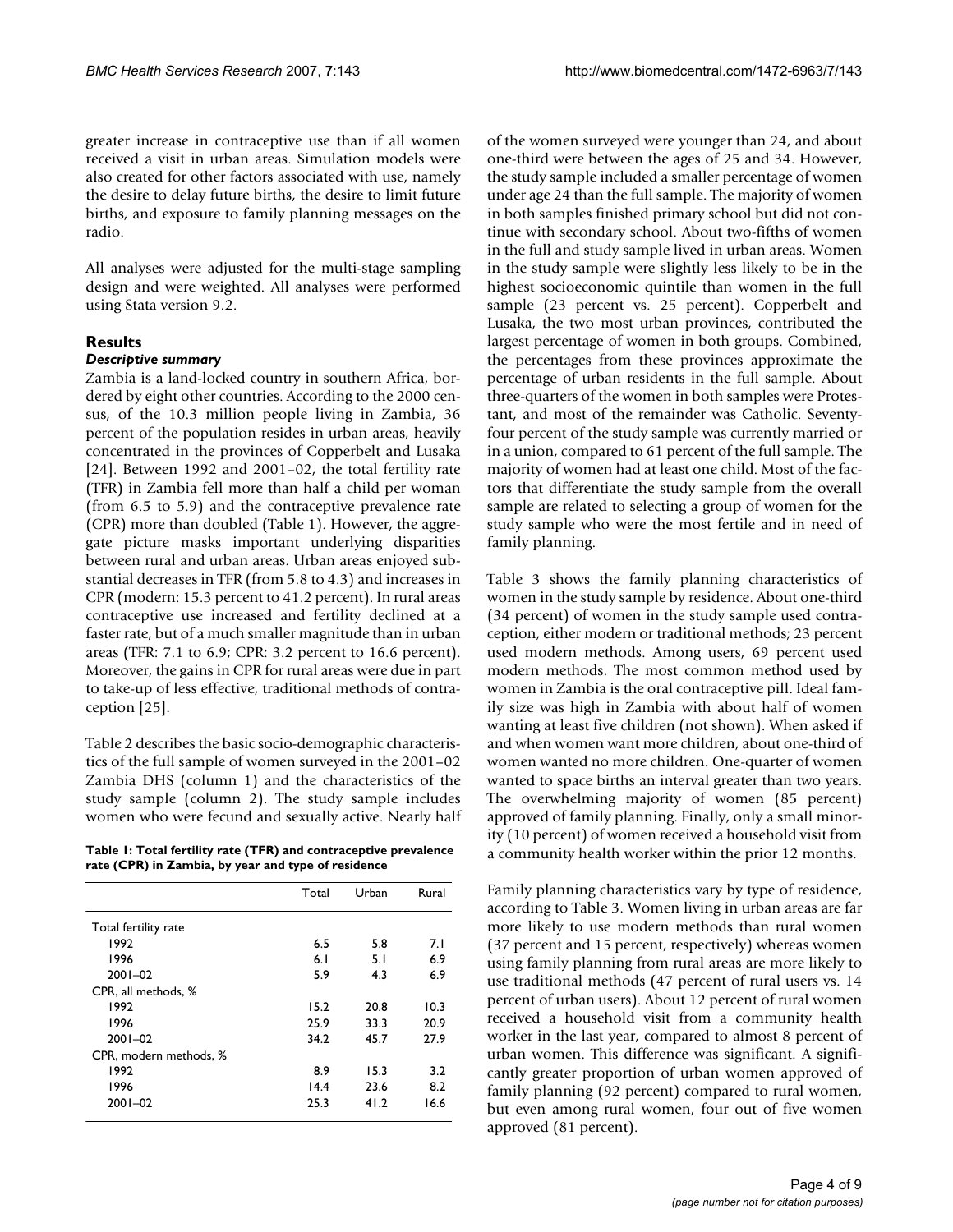|                                    | Full sample<br>$(n = 7,658)$ | Study sample* ( $n = 4,927$ ) |
|------------------------------------|------------------------------|-------------------------------|
| Percentage of sample               | 100.0                        | 47.2                          |
| Age                                |                              |                               |
| $15 - 24$                          | 45.4                         | 39.3                          |
| $25 - 34$                          | 30.7                         | 35.4                          |
| $35 - 39$                          | 10.0                         | 11.3                          |
| $40 - 44$                          | 7.9                          | 8.3                           |
| $45 - 49$                          | 6.1                          | 5.7                           |
| <b>Educational attainment</b>      |                              |                               |
| No education                       | 12.1                         | 13.0                          |
| Primary                            | 58.0                         | 60.0                          |
| Secondary and higher               | 30.0                         | 27.0                          |
| Urban                              | 40.1                         | 38.2                          |
| Currently working                  | 54.6                         | 57.6                          |
| Socioeconomic status <sup>**</sup> |                              |                               |
| Very low                           | 18.8                         | 19.1                          |
| Low                                | 18.2                         | 18.3                          |
| Medium                             | 18.8                         | 20.0                          |
| High                               | 18.8                         | 20.0                          |
| Very high                          | 25.4                         | 22.6                          |
| Religion                           |                              |                               |
| Catholic                           | 23.0                         | 22.4                          |
| Protestant                         | 75.3                         | 75.6                          |
| Muslim                             | 0.3                          | 0.3                           |
| No religion/other                  | 1.5                          | 1.8                           |
| Marital status                     |                              |                               |
| Never married                      | 24.8                         | 14.0                          |
| Married/cohabiting                 | 61.4                         | 74.0                          |
| Formerly married                   | 13.9                         | 12.0                          |
| Number of children                 |                              |                               |
| None                               | 27.0                         | 15.2                          |
| ı                                  | 17.4                         | 20.1                          |
| $\overline{2}$                     | 14.3                         | 16.7                          |
| 3                                  | 12.0                         | 13.8                          |
| $4+$                               | 29.3                         | 34.2                          |

**Table 2: Socio-demographic characteristics of women in the full sample and the study sample, Zambia 2001/02**

**Table 3: Percentage of women in the study sample by selected family planning characteristics and type of residence, Zambia, 2001/02**

|                                               | Study sample*         |                       |                         |  |
|-----------------------------------------------|-----------------------|-----------------------|-------------------------|--|
|                                               | Total (n<br>$= 4.927$ | Rural (n<br>$= 3,365$ | Urban ( $n =$<br>1,562) |  |
| Contraceptive use **                          | 34.4                  | 28.7                  | 43.7                    |  |
| Using modern methods**                        | 23.2                  | 14.7                  | 37.0                    |  |
| Type of method among users $**$               |                       |                       |                         |  |
| Modern                                        |                       |                       |                         |  |
| Pill                                          | 33.6                  | 24.9                  | 42.4                    |  |
| Injectables                                   | 12.6                  | 9.3                   | 16.0                    |  |
| Condom                                        | 16.3                  | 14.7                  | 17.9                    |  |
| Sterilization                                 | 5.3                   | 3.5                   | 7.2                     |  |
| Other modern                                  | $\overline{1.4}$      | 0.4                   | 2.3                     |  |
| Traditional                                   |                       |                       |                         |  |
| Withdrawal                                    | 13.3                  | 21.5                  | 4.9                     |  |
| Periodic abstinence                           | 3.5                   | 4.2                   | 2.9                     |  |
| Lactational amenorrhea                        | 7.1                   | 9.3                   | 4.7                     |  |
| Other traditional                             | 7.0                   | 12.1                  | 1.7                     |  |
| Desire for more children **                   |                       |                       |                         |  |
| Wants more soon                               | 22.7                  | 25.4                  | 18.4                    |  |
| Wants more later                              | 32.6                  | 34.4                  | 30.0                    |  |
| Wants more, unsure of timing                  | 9.7                   | 8.5                   | 11.5                    |  |
| Undecided/missing                             | 2.4                   | 2.9                   | I 6                     |  |
| Wants no more                                 | 32.6                  | 28.8                  | 38.8                    |  |
| Health worker visit last year **              | 10.3                  | 11.9                  | 7.6                     |  |
| Heard family planning on radio<br>recently ** | 46.5                  | 33.4                  | 67.7                    |  |
| Approves of family planning $**$              |                       |                       |                         |  |
| No                                            | 10.4                  | 13.1                  | 6.0                     |  |
| Yes                                           | 85.2                  | 81.I                  | 91.8                    |  |
| Don't know/missing                            | 4.4                   | 5.8                   | 2.2                     |  |
| Amenorrheic                                   | 28.8                  | 36.0                  | 17.1                    |  |

\* Includes women who are fecund, sexually active, and not currently amenorrheic. Weighted percentages and unweighted n's presented. Some n's smaller than total due to missing data.

\*\* Significant difference between urban and rural women at 5 percent level, using Pearson's  $\chi^2$  test.

ing was similar among the urban stratified sample but in the rural sample, even women 25–34 were significantly less likely than 15–24 year olds to use modern family planning. Among all women and women in both rural and urban areas, the number of living children was significantly associated with modern family planning use such that women with only one child were twice as likely to use family planning as women without children (OR: 2.07, 95% CI: 1.48–2.89). Other consistent results across both urban and rural areas included education level (women with less education were less likely to use family planning); desire for children (women who wanted to delay [OR: 3.34, 95% CI: 2.53–4.41] or limit [OR: 3.52, 95% CI: 2.64–4.71] were more likely to use than women who wanted children soon); and the respondent's approval of family planning (women who approved of family planning were significantly more likely to be users of a modern

\* Includes women who are fecund and sexually active; weighted percentages and unweighted n's presented. Some n's smaller than total due to missing data.

\*\* The distribution of women across quintiles is not exactly 20 percent after taking into account the survey design and weighting of the sample.

#### *Logistic regression*

The odds ratios from the logistic regression of factors associated with modern use of family planning (vs. traditional use or no use) are presented in Table 4 for all women and then stratified by place of residence. In models that compare any method use to non-use, the findings (not shown) are similar to those presented in Table 4. Women from urban areas were 1.56 times (95 percent CI: 1.24– 1.96) more likely to use modern methods than women from rural areas, controlling for all other factors in the model. Women who are age 35 and older were significantly less likely to use any family planning method than sexually active and fecund women ages 15–24. This find-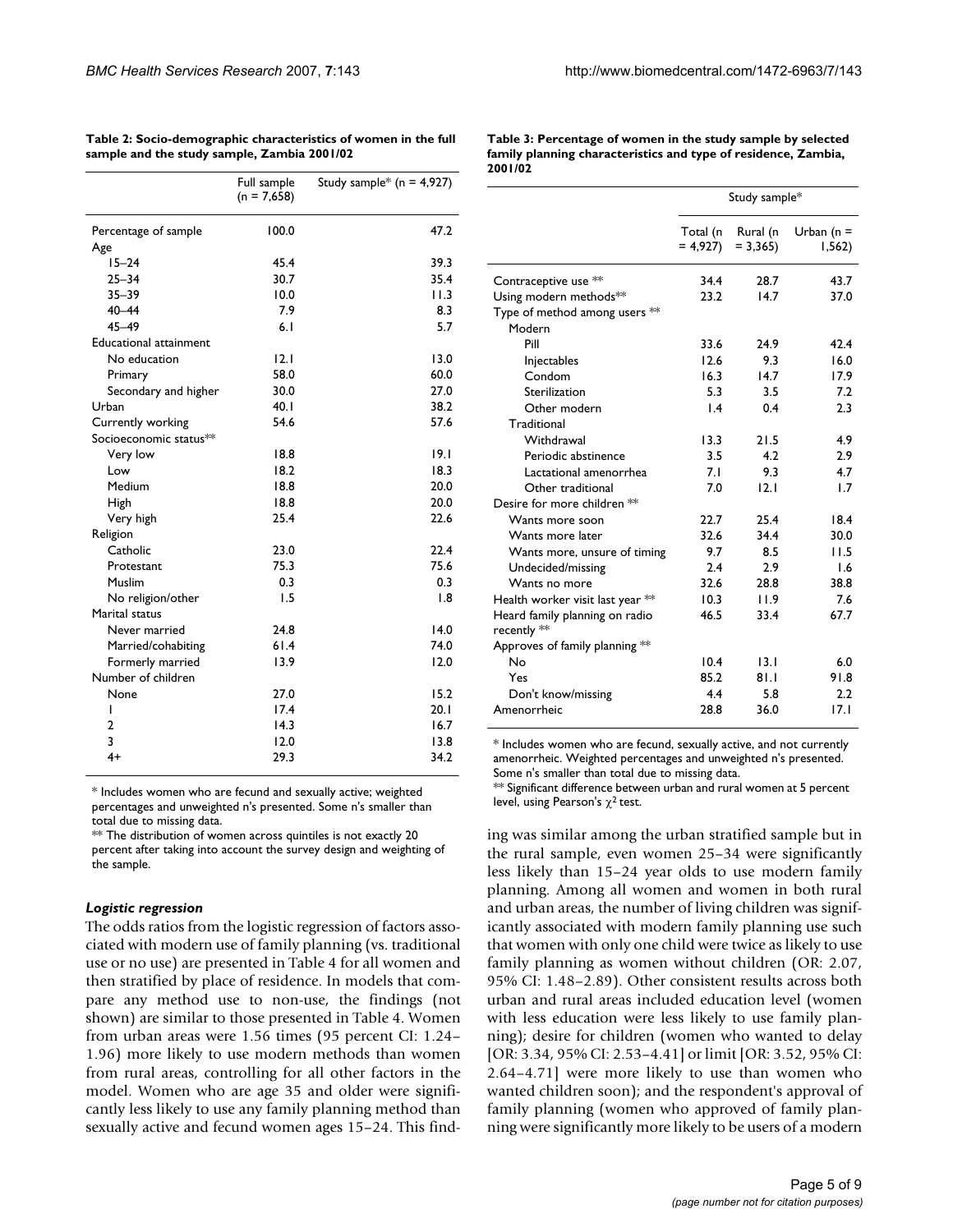|                                         | Total ( $n = 4,927$ ) |                | Rural ( $n = 3,365$ ) | Urban (n = $1,562$ ) |           |                |
|-----------------------------------------|-----------------------|----------------|-----------------------|----------------------|-----------|----------------|
|                                         | <b>OR</b>             | 95% CI         | <b>OR</b>             | 95% CI               | <b>OR</b> | 95% CI         |
| Urban                                   | 1.56                  | $1.24 - 1.96$  |                       |                      |           |                |
| Health worker visit last year           | 1.37                  | $1.00 - 1.86$  | 1.83                  | $1.29 - 2.58$        | 0.82      | $0.45 - 1.49$  |
| Age                                     |                       |                |                       |                      |           |                |
| $15 - 24$ (r)                           |                       |                |                       |                      |           |                |
| $25 - 34$                               | 0.88                  | $0.67 - 1.15$  | 0.60                  | $0.41 - 0.87$        | 1.14      | .078-1.68      |
| $35 - 39$                               | 0.46                  | $0.31 - 0.66$  | 0.48                  | $0.29 - 0.79$        | 0.37      | $0.21 - 0.65$  |
| $40 - 44$                               | 0.25                  | $0.16 - 0.38$  | 0.18                  | $0.10 - 0.31$        | 0.31      | $0.15 - 0.67$  |
| $45 - 49$                               | 0.08                  | $0.04 - 0.15$  | 0.08                  | $0.04 - 0.16$        | 0.07      | $0.02 - 0.20$  |
| Marital status                          |                       |                |                       |                      |           |                |
| Never married (r)                       |                       |                |                       |                      |           |                |
| Married/cohabiting                      | 1.93                  | $1.34 - 2.77$  | 0.95                  | $0.61 - 1.48$        | 3.88      | $2.25 - 6.67$  |
| Formerly married                        | 0.69                  | $045 - 1.07$   | 0.43                  | $0.26 - 0.72$        | 1.01      | $0.53 - 1.90$  |
| Currently working                       | 0.98                  | $0.83 - 1.15$  | 0.83                  | $0.66 - 1.05$        | 1.15      | $0.91 - 1.44$  |
| Socioeconomic status                    |                       |                |                       |                      |           |                |
| Very low                                | 0.54                  | $0.39 - 0.74$  | 0.36                  | $0.20 - 0.62$        | 0.53      | 0.36-0.78      |
| Low                                     | 0.54                  | $0.40 - 0.74$  | 0.39                  | $0.26 - 0.61$        | 0.61      | $0.36 - 1.06$  |
| Medium                                  | 0.59                  | $0.44 - 0.78$  | 0.43                  | $0.27 - 0.66$        | 0.60      | $0.42 - 0.86$  |
| High                                    | 0.59                  | $0.44 - 0.78$  | 0.39                  | $0.26 - 0.59$        | 0.72      | $0.47 - 1.10$  |
| Very high (r)                           |                       |                |                       |                      |           |                |
| Number of living children               |                       |                |                       |                      |           |                |
| 0(r)                                    |                       |                |                       |                      |           |                |
| ı                                       | 2.07                  | $1.48 - 2.89$  | 3.11                  | $1.88 - 5.15$        | 1.61      | $1.00 - 2.61$  |
| $\overline{2}$                          | 2.53                  | $1.69 - 3.79$  | 3.96                  | $2.38 - 6.59$        | 1.87      | $1.02 - 3.45$  |
| 3                                       | 3.22                  | $2.08 - 4.99$  | 5.44                  | $2.93 - 10.10$       | 2.46      | $1.31 - 4.59$  |
| $4+$                                    | 3.81                  | $2.42 - 5.99$  | 6.25                  | $3.30 - 11.89$       | 3.26      | $1.65 - 6.44$  |
| <b>Educational attainment</b>           |                       |                |                       |                      |           |                |
| No education                            | 0.38                  | $0.26 - 0.56$  | 034                   | $0.21 - 0.53$        | 0.67      | $0.28 - 1.62$  |
| Primary                                 | 0.65                  | $0.53 - 0.81$  | 0.69                  | $0.50 - 0.96$        | 0.29      | $0.44 - 0.79$  |
| Secondary and higher (r)                |                       |                |                       |                      |           |                |
| Desire for more children                |                       |                |                       |                      |           |                |
| Wants more soon (r)                     |                       |                |                       |                      |           |                |
| Wants more later                        | 3.34                  | $2.53 - 4.41$  | 2.85                  | $1.94 - 4.17$        | 4.22      | $2.79 - 6.38$  |
| Unsure/missing                          | 2.89                  | $1.95 - 4.30$  | 1.54                  | $0.89 - 2.64$        | 5.67      | $3.18 - 10.09$ |
| Wants no more                           | 3.52                  | $2.64 - 4.71$  | 3.02                  | $1.99 - 4.58$        | 3.81      | $2.55 - 5.70$  |
| Heard family planning on radio recently | 1.20                  | $0.99 - 1.45$  | 1.64                  | $1.30 - 2.07$        | 0.84      | $0.63 - 1.13$  |
| Approves of family planning             |                       |                |                       |                      |           |                |
| No(r)                                   |                       |                |                       |                      |           |                |
| Yes                                     | 5.87                  | $3.37 - 10.24$ | 6.13                  | $2.81 - 13.41$       | 5.43      | $2.30 - 12.81$ |
| Undecided/missing                       | 2.55                  | $1.21 - 5.37$  | 0.99                  | $0.28 - 3.51$        | 7.77      | $2.46 - 24.56$ |
| Amenorrheic                             | 0.15                  | $0.12 - 0.18$  | 0.17                  | $0.13 - 0.23$        | 0.12      | $0.08 - 0.18$  |

**Table 4: Multivariate logistic regression odds ratios and confidence intervals for analyses of modern method use, total and stratified by type of residence, Zambia 2001/02**

All analyses are weighted and control for survey design. Unweighted sample sizes are presented.

Weighted sample sizes are: 4,906 (total); 3,034 (rural); and 1,872 (urban).

method [OR: 5.87, 95% CI: 3.37–10.24]). A separate analysis (not shown) of women in union examined women's perceptions of their husband or partner's approval of family planning. Compared to women who did not perceive husband approval of family planning, those who perceived approval were more likely to use modern methods.

The main urban-rural distinction in Table 4 is that only among women in rural areas was a household visit by a community health worker associated with modern use of family planning ( $p < 0.05$ ). The relationship for urban women was not significant. Rural women who were visited by a health worker were 1.83 times (95% CI: 1.29– 2.58) more likely to currently use a modern method than women who were not visited by a health worker, controlling for all other variables. In models that included the full study sample and an interaction for place of residence and health worker visit, the results were the same as those discussed based on the stratified models (not shown).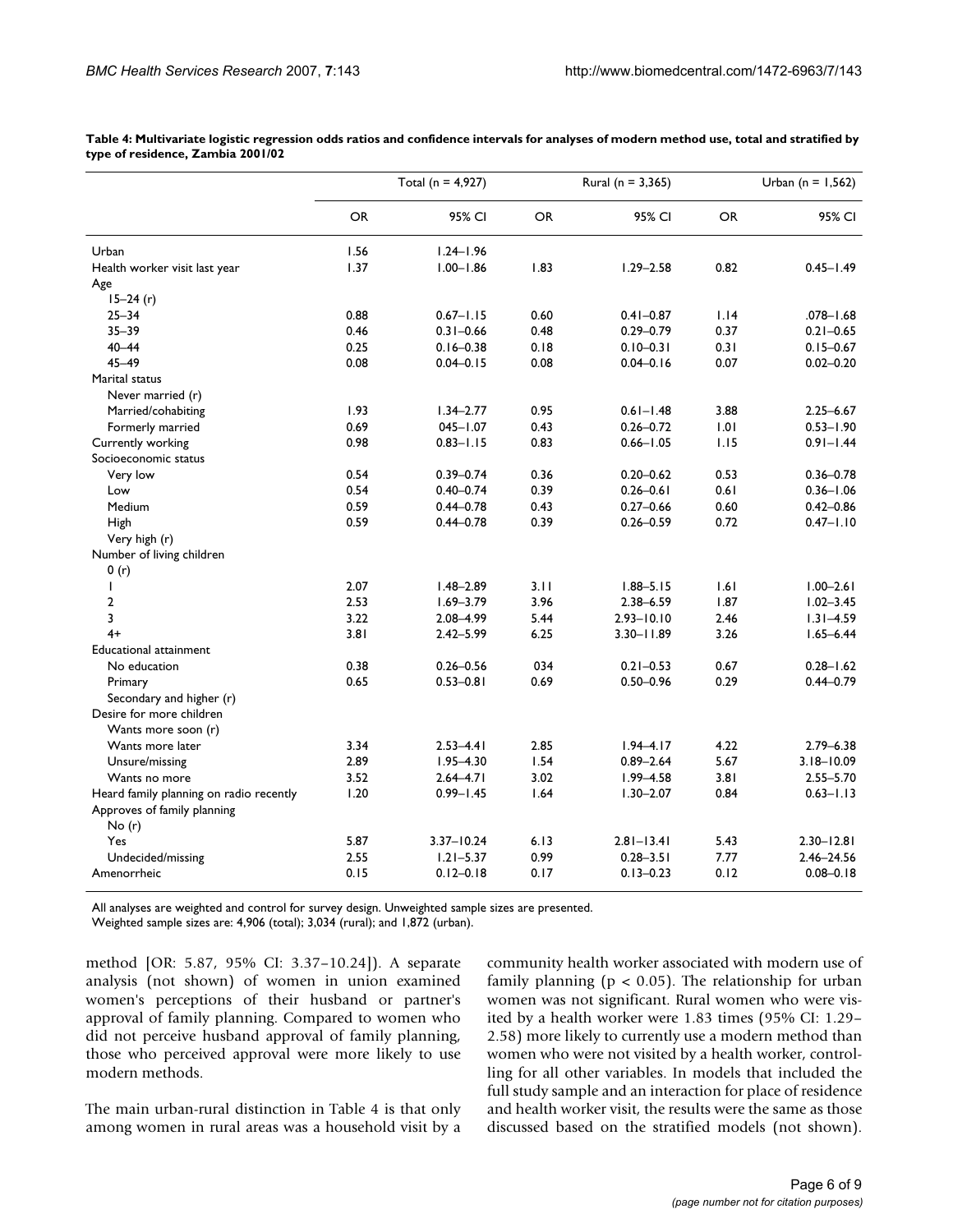Another urban-rural difference was exposure to family planning messages on the radio, which was significantly associated with modern use in the rural sample (OR: 1.64, 95% CI: 1.30–2.07) but not in the urban sample (OR: 0.84, 95% CI: 0.63–1.13).

#### *Simulations*

A simulation determined the effect of all women receiving at least one household visit from a health worker if all other variables were held constant. This is of particular interest in rural areas where household visits by health workers may be the main access point for women to learn about family planning use and receive family planning services. Compared to 14.7 percent of women from rural areas who currently use modern methods, family planning use rates would rise to 20.6 percent (a 5.9 percentage point increase) if all rural women's households had been visited by a health worker, holding all other factors constant. The rate is predicted to decrease in urban areas by about 3 percentage points if all urban women received a visit owing to the odds ratio being less than one (insignificant) for household visits and modern use among urban women (Table 4).

Household visits by community health workers are intended to improve access to family planning services. Similar simulations to the one described above were performed for family planning characteristics oriented more toward demand creation, in order to compare each factor's predicted change in modern contraceptive use compared to health worker visits. Three "demand-side" factors were tested: a desire to delay future childbirths, a desire to limit future births, and exposure to family planning messages on the radio. If all rural women changed their fertility desire to wanting to delay future births, in rural areas the CPR for modern methods would increase by 8.0 percentage points. If all rural women changed their fertility desire to wanting to limit additional births, the modern CPR would increase by 9.6 percentage points. Compared to the predicted effect for family planning household visits, the predicted effects associated with fertility desires are of a larger magnitude. If all rural women heard at least one family planning message on the radio in the past year, the modern CPR in rural areas would increase by 3.1 percentage points, about half the effect associated with a family planning household visit for every woman.

# **Discussion**

The contraceptive prevalence rate in Zambia for urban women was significantly higher than the contraceptive prevalence rate for rural women, even after controlling for selected individual and family planning characteristics associated with living in an urban area. Family planning outreach programs have aimed to close this gap by providing information and contraceptive supplies to women

and men, particularly in rural areas. These outreach efforts in Zambia were associated with higher modern contraceptive use among rural women. If all households in rural Zambia received a home visit from a community worker, the contraceptive prevalence rate for this group would increase by 5.9 percentage points; this amounts to a 21 percent increase in modern contraceptive use and represents a substantial improvement. Nevertheless, the gap between rural and urban patterns in contraceptive use (and TFR) would remain. Moreover, changes to fertility desires of rural women would increase use of modern family planning more than would a household visit by a health worker to each rural woman.

Our findings are fairly consistent with the existing literature. Previous studies have noted similar differentials in contraceptive use between urban and rural residents in sub-Saharan Africa [1,6]. In addition, while several quasiexperimental studies have found positive associations between contraceptive use and community-based distribution programs [7,9,26,27], the size of these associations varies widely due in part to differences in study design and setting.

This study has several limitations. First, it relies on crosssectional data that limit our ability to determine whether and how the community health worker visit affects family planning use. Longitudinal tracking of Zambia's CBD efforts would provide a more complete picture of how individuals change their behavior in response to family planning outreach. Second, a simple measure of whether a community health worker visited the household may not be a robust predictor of overall family planning outreach within Zambia. For example, the quality and the frequency of the field worker visits may matter [28], but these were not measured. Furthermore, the measure of outreach used in this study is not specific to family planning. Community health workers can visit a household for numerous reasons unrelated to family planning use. Had the measure of outreach been specific to family planning, the estimated rise in contraceptive use if all women received a household visit may have been higher. Third, other forms of outreach, such as employer programs and social marketing programs, may confound our attempt to isolate the effect of household visits. Finally, there are a number of unobserved factors that influence access (measured through place of residence and health worker visit) that are also associated with modern contraceptive use, introducing a problem of endogeniety, which could bias the association between a health worker visit and contraceptive use. A common strategy to control for endogeniety is instrumental variable methods that require identifying variables (instruments) associated with the health worker visit but not associated with contraceptive use. Unfortunately, in the DHS, no appropriate instru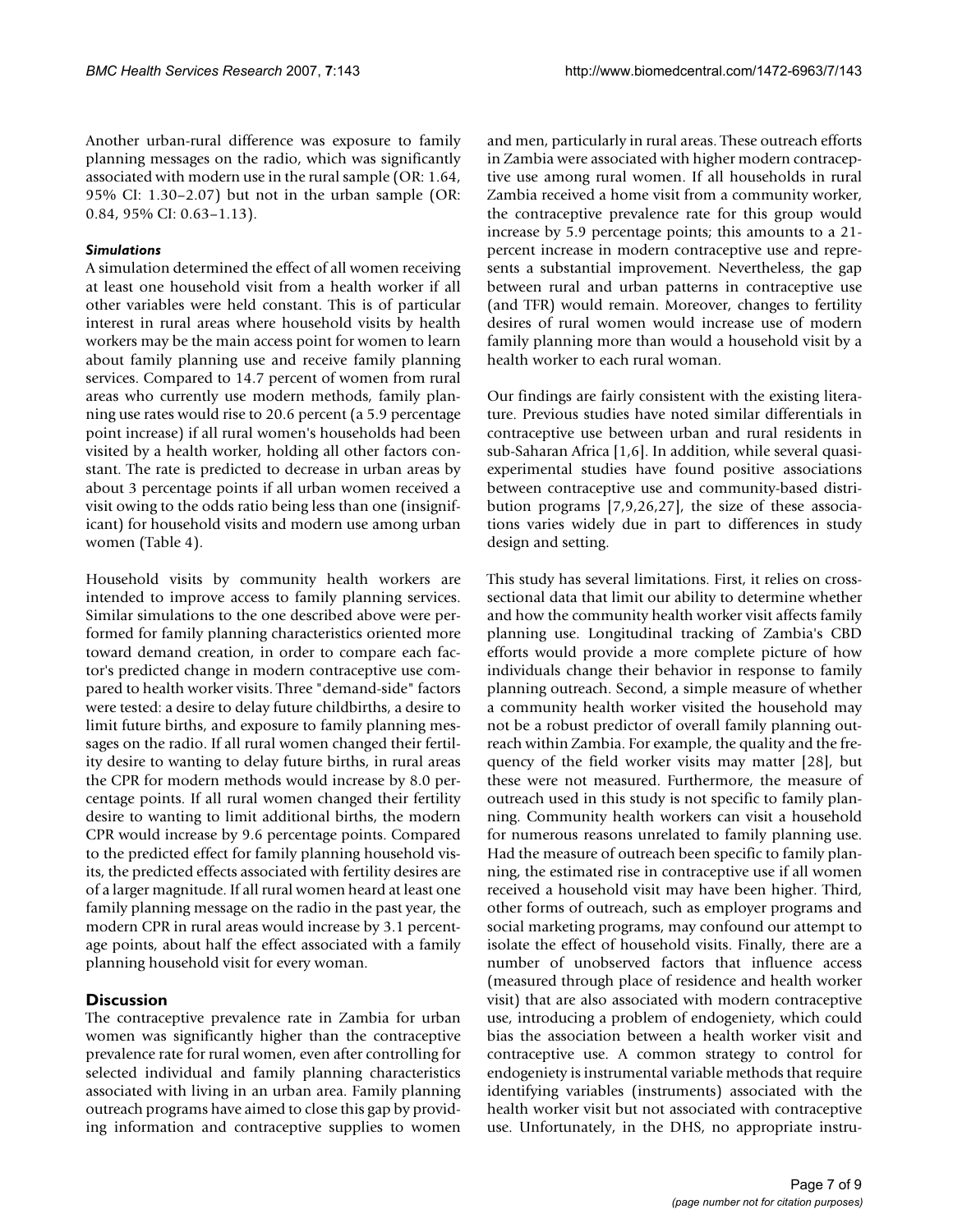mental variables were available. Therefore, the analyses are limited by the available data. Future studies should collect information on potential instruments such as whether the health worker lives in the village and whether the informant knows the health worker; these measures would be useful to reduce the potential for endogenity problems.

# **Conclusion**

Family planning programs allocate resources based on implicit decisions about the relative importance of supply-side and demand-side approaches for affecting contraceptive use and fertility. In other words, program planners decide if interventions should focus on improving access to contraceptives and/or on changing the fertility desires and motivations of potential users. A look at data from Zambia offered an opportunity to learn more about the impact of community-based distribution as a supply-side strategy on increasing uptake of family planning services. Proponents of CBD argue that home visits made by community workers may help to fill an unmet need for family planning among women who lack ready access to contraceptive supplies and information. Sceptics of CBD point to research demonstrating that cultural and social barriers to using contraception may determine whether a woman with an unmet need actually uses family planning to a greater degree than does access [29].

Our model indicates that community-based outreach, as measured here and as it existed in Zambia in 2001–02, would lead to only a modest increase in contraceptive use. Supply provision appears to be one of many determinants of family planning use in Zambia. Creating demand may be at least as important [30,31]. This approach includes targeting women and men to increase approval of family planning. An unmet need for family planning may exist in rural areas; however, providing contraceptives may not reduce this unmet need if women and their partners a) do not approve of family planning, b) lack firm desires to delay or limit childbearing, or c) do not find that the available methods meet their needs.

The World Health Organization, with support from bilateral organizations including the United States Agency for International Development (USAID), established a framework in 2004 to "reposition" family planning in sub-Saharan Africa. This initiative recognizes the attention deficit paid to family planning as a result of competing priorities, most notably the HIV/AIDS epidemic [5,32]. The initiative called for better access to family planning services at all levels, including at community-based outlets. The results from our analysis suggest that the repositioning effort should promote community-based distribution with a component that aims to generate demand for family planning in rural areas through changing community norms for large families and increasing male and female approval of family planning. Strategies need to address issues of access while attempting to communicate how family planning services can help users realize their fertility intentions. Casterline and Sinding (2001) highlight three factors that, along with lack of service provision, contribute to unmet need [31]. Based on an empirical review of the evidence, Casterline and Sinding conclude that there is: social opposition to family planning use, inadequate knowledge about contraceptive methods, and health concerns about possible side effects [31]. Family planning programs should design interventions that address these issues, with a focus on satisfying unmet need and on changing the cultural and individual beliefs and fertility desires of potential users. Specific ways in which governments and program managers can induce demand for contraception include: exposure to family planning messages through mass media, community mobilization events that seek to increase male support for family planning, and engagement of community opinion makers. The Navrongo project in northern Ghana sets a laudable precedent [13,33]. It paired the community placement of trained nurses with the involvement of traditional leaders and male volunteers, a combination that, from 1993 to 1999, led to a 15-percent decline in fertility compared to comparison communities [13]. Until donors and program architects (re)invest sufficient capital in family planning demand creation and supply of services, progress in sub-Saharan Africa will continue to lag behind improvements experienced in other geographic regions. Fortunately some policymakers have renewed their commitment to family planning programs in sub-Saharan Africa as part of the repositioning initiative.

# **Competing interests**

The author(s) declare that they have no competing interests.

# **Authors' contributions**

ISS conceived of the study, designed the study, reviewed data output, and edited drafts of the manuscript. JSW conducted the data analysis, wrote the initial draft of the manuscript, and revised subsequent drafts. All authors read and approved the final manuscript.

# **Acknowledgements**

This research was supported by the U.S. Agency for International Development (USAID) under cooperative agreement GPO-A-00-03-00003-00 with the MEASURE Evaluation Project. The views expressed here are those of the authors and not necessarily those of USAID. We are grateful to Shawn Malarcher, Ed Abel, Janine Barden-O'Fallon, Sarah Harbison, and Alexandra Todd for their comments on early drafts of the paper.

# **References**

Rutstein SO: [Effects of preceding birth intervals on neonatal,](http://www.ncbi.nlm.nih.gov/entrez/query.fcgi?cmd=Retrieve&db=PubMed&dopt=Abstract&list_uids=15820369) **[infant and under-five years mortality and nutritional status](http://www.ncbi.nlm.nih.gov/entrez/query.fcgi?cmd=Retrieve&db=PubMed&dopt=Abstract&list_uids=15820369)**